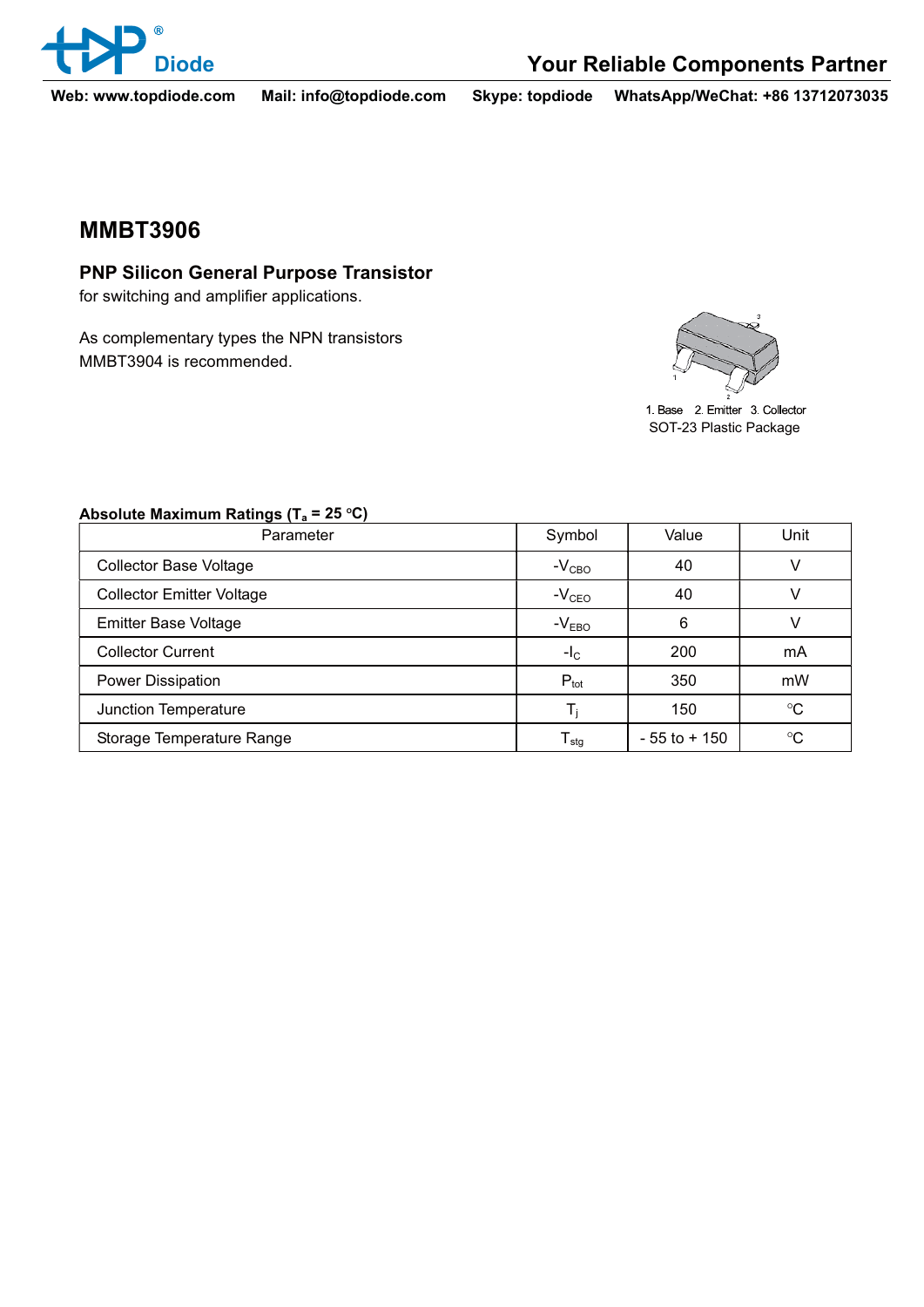

**Web: www.topdiode.com Mail: info@topdiode.com Skype: topdiode WhatsApp/WeChat: +86 13712073035**

**Cherosterieties Characteristics at Ta = 25 <sup>O</sup> C** 

| Parameter                                                                                                                                                                                                                                                       | Symbol                                                   | Min.                        | Max.                            | Unit             |
|-----------------------------------------------------------------------------------------------------------------------------------------------------------------------------------------------------------------------------------------------------------------|----------------------------------------------------------|-----------------------------|---------------------------------|------------------|
| <b>DC Current Gain</b><br>at - $V_{CE}$ = 1 V, -l <sub>C</sub> = 0.1 mA<br>at - $V_{CE}$ = 1 V, -l <sub>C</sub> = 1 mA<br>at - $V_{CE}$ = 1 V, - $I_C$ = 10 mA<br>at - $V_{CE}$ = 1 V, -l <sub>c</sub> = 50 mA<br>at - $V_{CE}$ = 1 V, -l <sub>c</sub> = 100 mA | $h_{FE}$<br>$h_{FE}$<br>$h_{FE}$<br>$h_{FE}$<br>$h_{FE}$ | 60<br>80<br>100<br>60<br>30 | 300<br>$\overline{\phantom{a}}$ |                  |
| <b>Collector Base Cutoff Current</b><br>at $-V_{CB} = 30 V$                                                                                                                                                                                                     | $-ICBO$                                                  | $\overline{\phantom{a}}$    | 50                              | nA               |
| <b>Emitter Base Cutoff Current</b><br>at $-V_{EB} = 6 V$                                                                                                                                                                                                        | $-IEBO$                                                  |                             | 50                              | nA               |
| Collector Base Breakdown Voltage<br>at $-I_c = 10 \mu A$                                                                                                                                                                                                        | $-V_{(BR)CBO}$                                           | 40                          |                                 | V                |
| Collector Emitter Breakdown Voltage<br>at $-IC = 1$ mA                                                                                                                                                                                                          | $-V_{(BR)CEO}$                                           | 40                          |                                 | V                |
| Emitter Base Breakdown Voltage<br>at - $I_E$ = 10 $\mu$ A                                                                                                                                                                                                       | $-V_{(BR)EBO}$                                           | 6                           | $\blacksquare$                  | $\vee$           |
| <b>Collector Emitter Saturation Voltage</b><br>at $-I_c = 10$ mA, $-I_B = 1$ mA<br>at $-I_c = 50$ mA, $-I_B = 5$ mA                                                                                                                                             | $-V_{CE(sat)}$<br>$-V_{CE(sat)}$                         |                             | 0.25<br>0.4                     | $\vee$<br>$\vee$ |
| <b>Base Emitter Saturation Voltage</b><br>at $-I_c$ = 10 mA, $-I_B$ = 1 mA<br>at $-I_c = 50$ mA, $-I_B = 5$ mA                                                                                                                                                  | $-V_{BE(sat)}$<br>$-V_{BE(sat)}$                         | 0.65                        | 0.85<br>0.95                    | $\vee$<br>V      |
| <b>Current Gain Bandwidth Product</b><br>at - $V_{CE}$ = 20 V, -l <sub>C</sub> = 10 mA, f = 100 MHz                                                                                                                                                             | $f_T$                                                    | 250                         | $\overline{\phantom{a}}$        | <b>MHz</b>       |
| <b>Output Capacitance</b><br>at - $V_{CB}$ = 5 V, I <sub>E</sub> = 0, f = 1 MHz                                                                                                                                                                                 | $C_{\text{obo}}$                                         |                             | 4.5                             | pF               |
| Delay Time<br>at $-V_{CC}$ = 3 V, $-V_{BE}$ = 0.5 V, $-I_C$ = 10 mA, $-I_{B1}$ = 1 mA                                                                                                                                                                           | $t_d$                                                    |                             | 35                              | ns               |
| <b>Rise Time</b><br>at - $V_{CC}$ = 3 V, - $V_{BE}$ = 0.5 V, - $I_C$ = 10 mA, - $I_{B1}$ = 1 mA                                                                                                                                                                 | $t_{r}$                                                  |                             | 35                              | ns               |
| Storage Time<br>at $-V_{CC}$ = 3 V, $-I_C$ = 10 mA, $-I_{B1}$ = $I_{B2}$ = 1 mA                                                                                                                                                                                 | $t_{\rm s}$                                              | $\overline{\phantom{a}}$    | 225                             | ns               |
| <b>Fall Time</b><br>at $-V_{CC}$ = 3 V, -l <sub>C</sub> = 10 mA, -l <sub>B1</sub> = l <sub>B2</sub> = 1 mA                                                                                                                                                      | $t_{\rm f}$                                              |                             | 75                              | ns               |